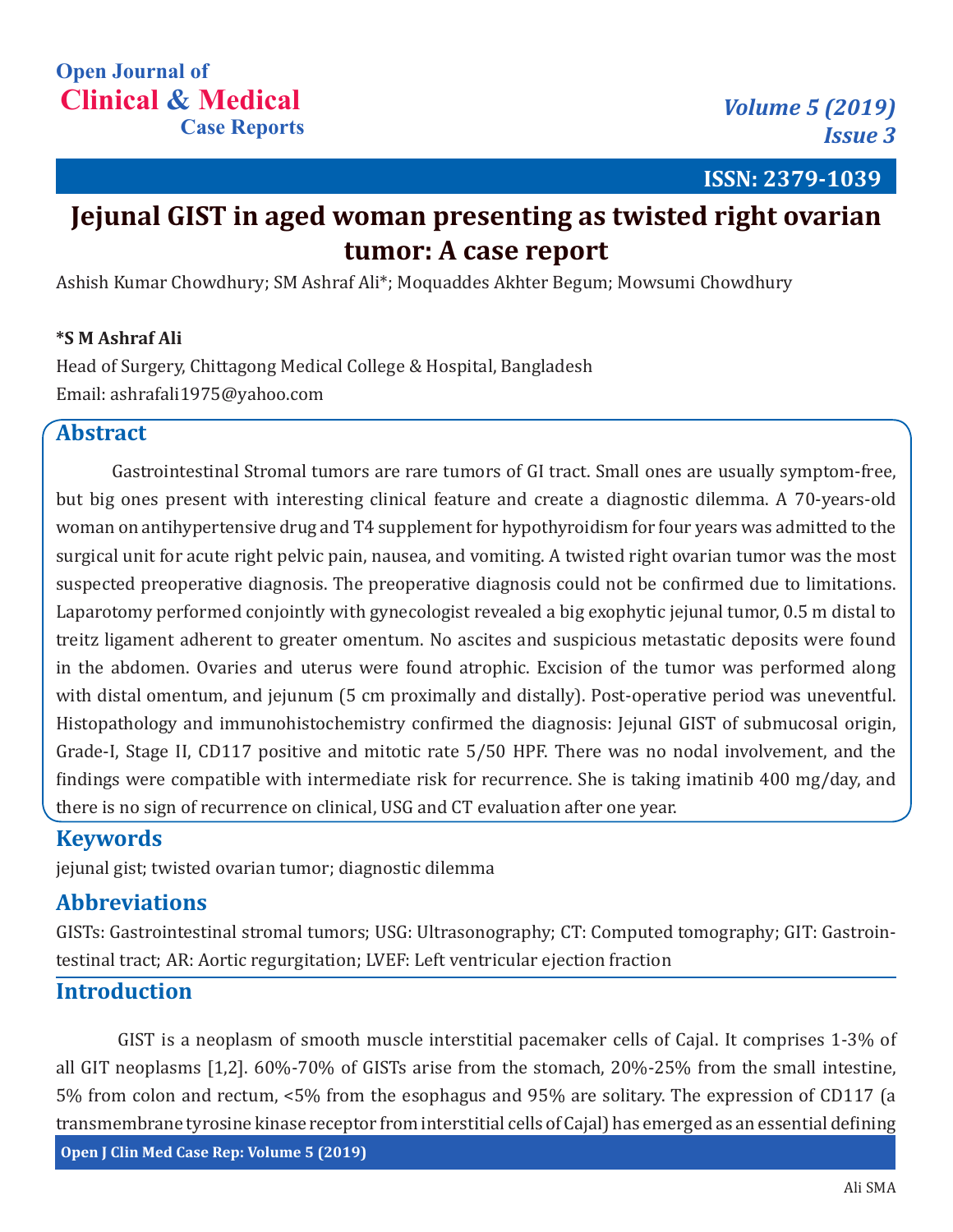#### **Vol 5: Issue 03: 1516**

feature of GIST, found in at least 95% of cases [3]. Small GISTs are found incidentally on investigations or at laparotomy done for other reasons. Big tumors present with a painful lump, gastrointestinal tract bleeding, peritonitis, intestinal obstruction, intussusception where the diagnosis is made at laparotomy [4,]. Due to nonspecific symptoms, preoperative diagnosis of GIST is difficult. We managed a case of jejunal GIST presenting with acute pelvic pain where preoperative diagnosis could not be confirmed. Interesting clinical presentation and reasonable outcome of the disease encourages us to report it as a case of clinical interest.

# **Case Report**

A 70-year-old woman on antihypertensive drug and T4 supplement for hypothyroidism for four years was admitted in the surgical unit with acute right lower abdominal pain and vomiting. On clinical examination, she was found dehydrated, anemic, malnourished and afebrile. Her pulse rate was at 100 bpm, BP: 100/80 mm of Hg. The abdomen was mildly distended. Palpation of the right lower abdomen confirmed a tender, firm, moderately mobile solid mass of about 11 cm x 9 cm. Bowel sound was present. Hb was 6.5 gm/dl and CA-125: 14.2 u/ml. Serum electrolytes, serum creatinine, INR, T3 T4 TSH, RBS, urine R/E and X-ray chest were normal. Echocardiogram showed: AR Gr-II, LVEF 60%. Sonologist performed abdominal doppler USG, and the findings were suggestive of a right ovarian tumor (Figure 1).



**Figure 1:** USG abdomen shows a complex mostly solid mass in the lower abdomen.

The gynecologist suspected twisted right ovarian tumor and advised transvaginal USG for better information. However, the patient showed unwillingness for it. MRI of the abdomen was suggested for a more detailed information. The patient could not afford due to financial limitation. Thus, the diagnosis could not be confirmed. We explained the situation to the patient, and she gave her consent for the operation. After preoperative resuscitation, we performed laparotomy by right lower para-median incision conjointly with gynecologists and found a solid exophytic jejunal mass of 11 cm x 8 cm x 9 cm size in the right lower abdomen adherent with greater omentum. There was no ascites and suspicious metastatic deposits in the abdomen. The tumor, excised along 5 cm of the jejunum (proximally and distally) and distal omentum is showed in (Figure 2).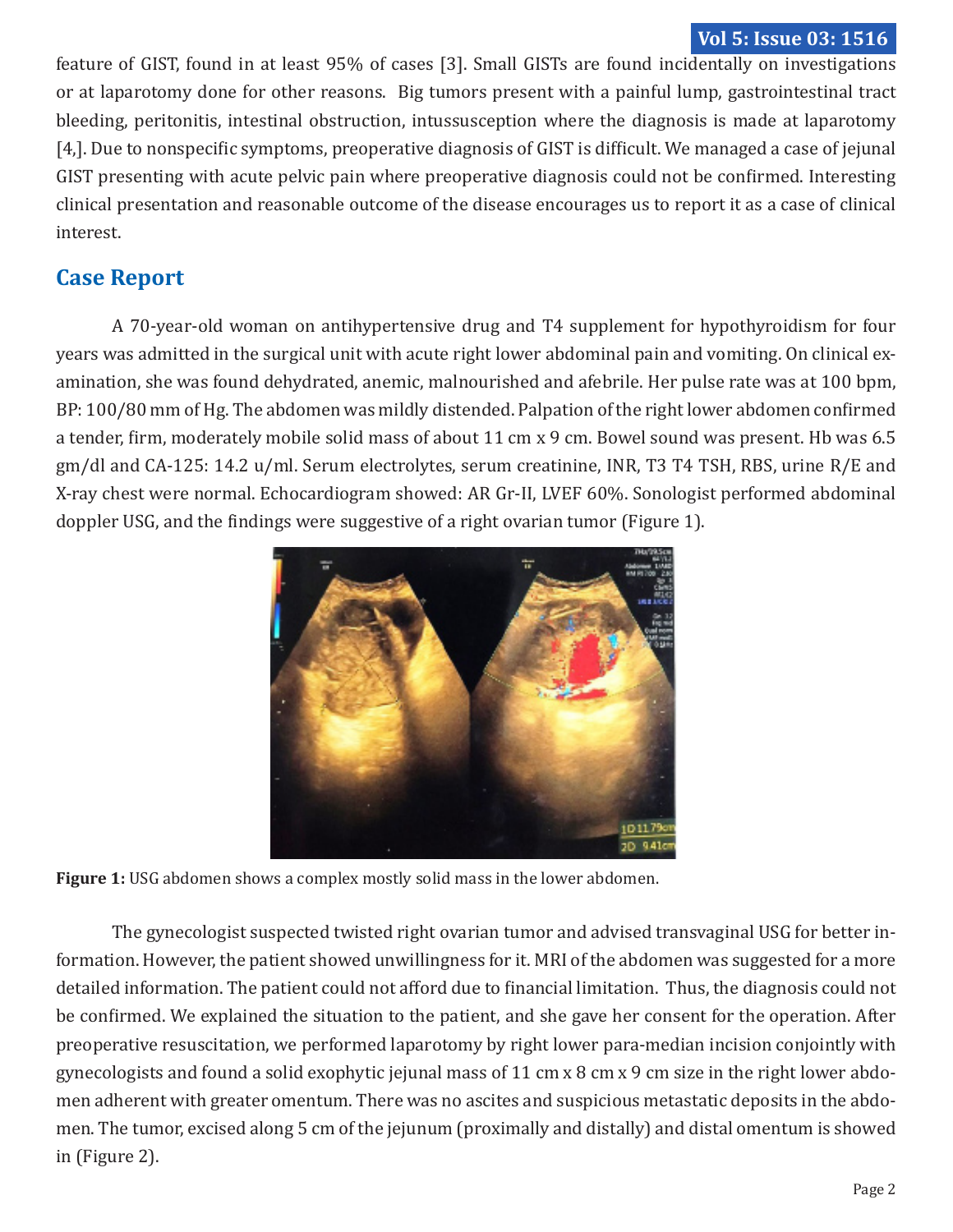

**Figure 2:** Excised Jejunal GIST with a portion of jejunum, and omentum.

Gut continuity was maintained by an end -to -end anastomosis. Post-operative period was uneventful, and the patient was discharged on the eighth postoperative day. Histopathology and immunohistochemistry confirmed the diagnosis: Jejunal GIST of submucosal origin, Grade-1, Stage II with positive CD117. Mitotic rate was 5/50 HPF, and there was no nodal involvement. The findings were compatible with intermediate risk for recurrence. (Figure 3). She takes imatinib 400 mg/day. One year later, she is found symptom-free with no sign of recurrence (Figure 4).



**Figure 3:** Microscopic view of Jejunal GIST of spindle cell predominance



**Figure 4:** Post-operative follow-up CT abdomen shows no recurrence of the tumor and free passage of contrast through the GIT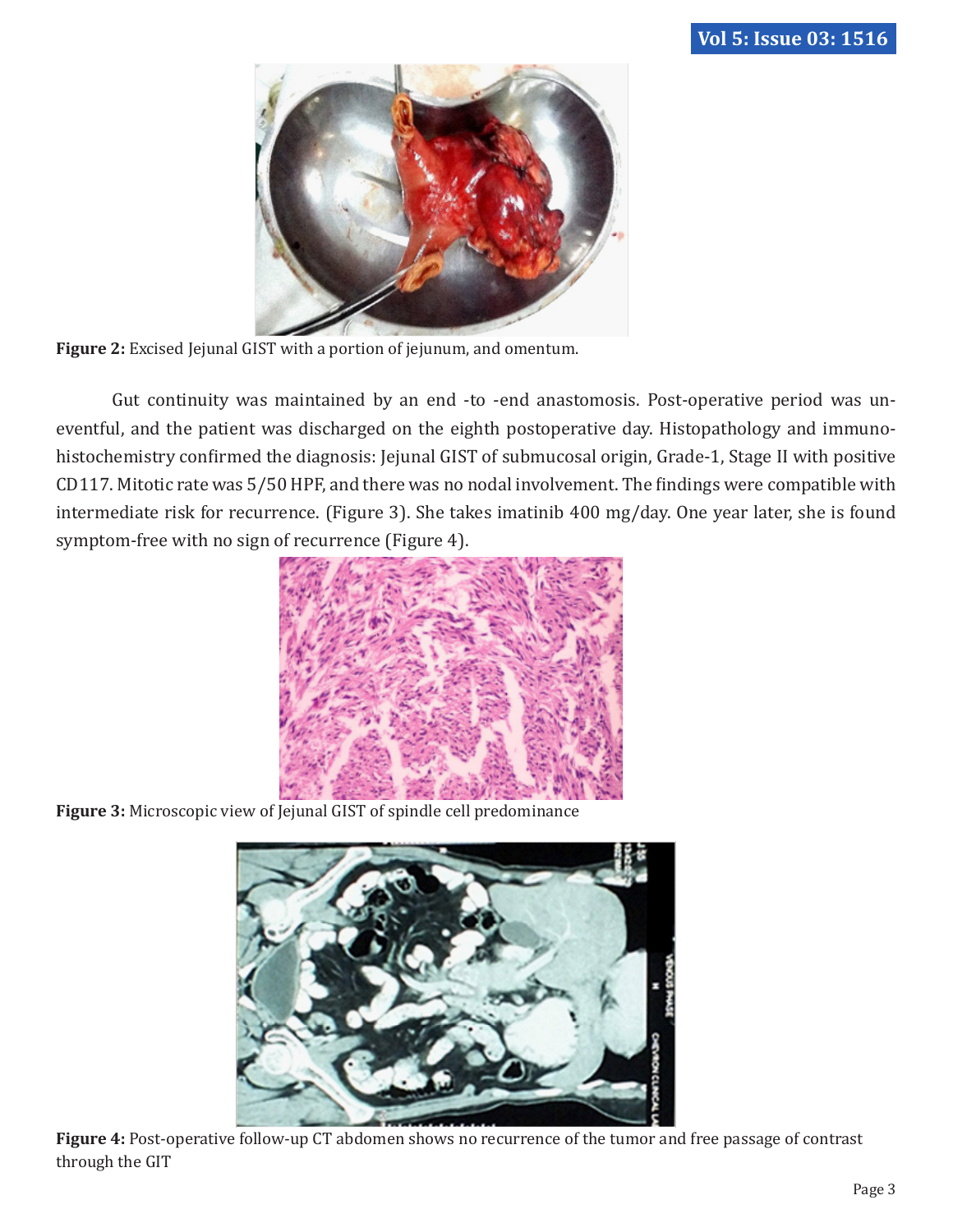

**Figure 5:** Post-operative follow-up USG abdomen is showing no recurrence of the tumor.

## **Discussion**

Jejunal GIST comprises about 10% of all GIST and may present with acute lower abdominal pain, nausea and vomiting and a tender palpable lump [5]. In the female, it is confused with a twisted ovarian tumor. Abdominal USG is an excellent diagnostic tool, but sometimes findings are equivocal. Trans-vaginal doppler USG has high sensitivity and specificity [6]. But patient sometimes may not agree (due to social custom in some area) to this procedure. In such situation MRI is helpful. It demonstrates the mass in more details than ultrasonography. CT is usually not recommended in ovarian torsion because of high radiation density but it is beneficial to exclude other diagnoses like appendicitis, diverticulitis, intestinalmass [6]. But these investigations may not also be affordable because of fund limitation. Thus, diagnostic difficulty and dilemma arise. Under these circumstances, explorative laparotomy by a conjoint team of surgeons and gynecologist with patient's informed consent may be a time-honored decision. Adequate excision is the recommended procedure whenever possible, with the 5-year survival of 48-65% [7]. Some authors suggest Single Incision Laparoscopic Surgery (SILS) for such cases if facilities are available [8]. Histopathology and immunohistochemistry of the tumor give the conclusive diagnosis and its malignant potential. For tumor with significant malignant potential, post-operative imatinib 400 mg/day for a long period shows better prognosis [9].

## **Conclusion**

Jejunal GIST in the female presenting with acute lower abdominal pain, nausea, vomiting, and palpable mass may mimic a twisted ovarian tumor. Doppler abdominal, transvaginal USG and MRI are the excellent diagnostic tools. However, patient's unwillingness and fund limitation often make diagnosis difficult. In such situations laparotomy by a conjoint team of surgeon and gynecologist is rewarded.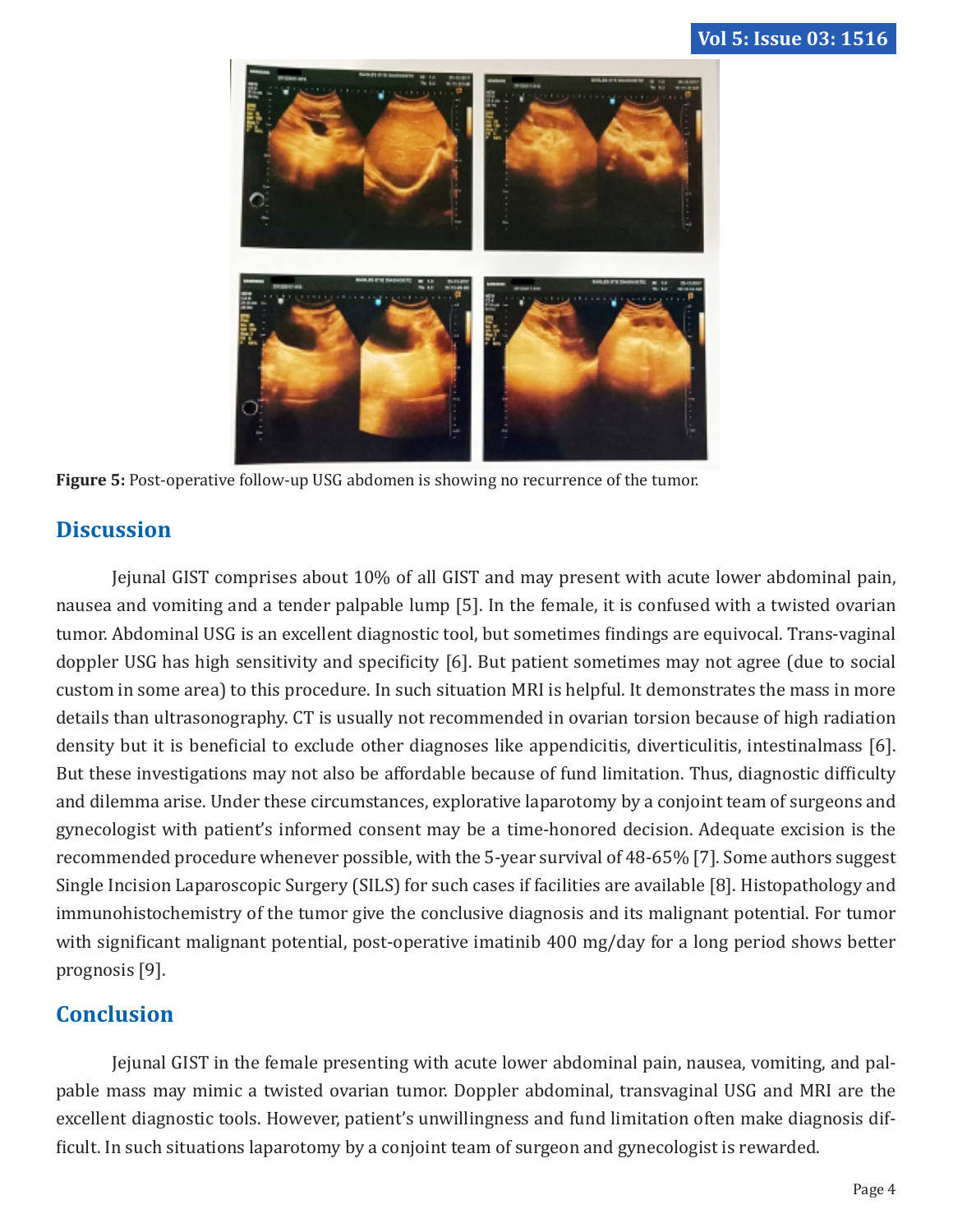# **Learning Points**

In diagnostic dilemma or unconfirmed preoperative diagnosis of jejunal GIST in the female, surgical intervention by a conjoint team of surgeons and gynecologists can be one of the best practices.

#### **Acknowledgments**

We are grateful to Professor PB Roy (FRCS; FCPS) for revising the article and thankful to the patient for her consent in using treatment materials and images for this manuscript.

#### **References**

1. Farquharson M, Hollingshead J, Moran B. Farquharson's Test Book of Operative General Surgery. 10th edition. CRC Press, Taylor & Francis Group. 2015; 259-310.

2. Williams NS, Cristopher TK Bulstrode, O'Connell PR. Bailey & Love's Short Practice of Surgery. 26th edition. CRC Press. 2013; 1054: 1159-1160.

3. Feigbw, Denise Ching C. The MD Anderson Surgical Oncology Handbook. 5th edition. Wolters Kluwer. 2016; 185- 187, 270, 339, 398.

4. Giestas S, Almeida N, Martins R, Canhoto A, Pedro Oliveira, Pedro Fegueiredo, Carlos Sofia. Small Bowel GIST: Clinical Presentation as Intussusception and Obscure Bleeding. GE Portuguese Journal of Gastroenterology. 2016; 23: 279-281.

5. Khuri S, Gilshtein H, Darawshy A, Bahouth H, Kluger Y. Primary Small Bowel GIST Presenting as a life-threatening Emergency: A Report of Two Cases. Hindawi, Case Report in Surgery. 2017.

6. Huang C, Hong M-K, Ding D-C. A review of ovary torsion. Tzu-Chi Medical Journal. 2017; 29: 143-147.

7. Manxhula- Kerliu S, Sahatciu- Meka V, Kerliu I, Juniku-ShkololliA, Kerliu L, Kastrati M, et al. Small Intestinal Gist in an Adult Women: A case report and review of the literature. Journal of Medical Case Reports. 2014: 8: 321.

8. Sakal M, Wataru Wada, Shintaro Kimura, Akiko Okada, et al. Single Incision Laparoscopic Surgery for A Small Intestinal Gastrointestinal Stromal Tumour: Report of A Case. Intestinal Surgery. July-August 2014. Volume 99, No 4: 463-466.

9. Dematteo RP, Ballman KV, Antonescu CR, Maki RG, Pisters PWT, Demetri GD, et al. Adjuvant Imatinib Mesylate after Resection of Localised, Primary Gastrointestinal Stromal Tumour: A Randomised, Double-Blind, Placebo-Controlled Trial. The Lancet. 2009; 373; 1097-1104.